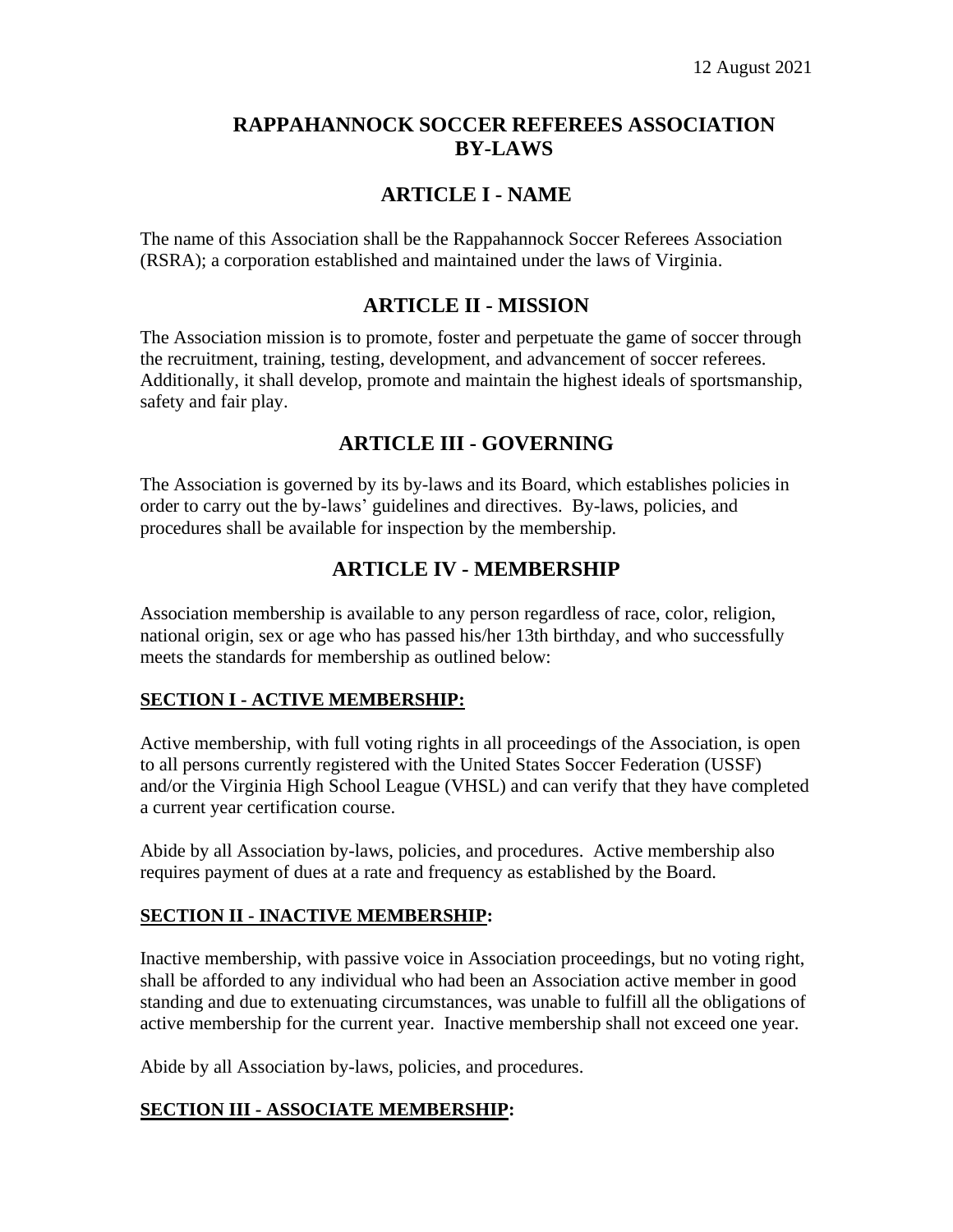Other memberships may be offered with the Board's approval to those persons that are not active or inactive members within the Association. An associate membership may be afforded to those individuals who represent other soccer organizations and leagues. Typically, this is a person who meets the requirements for an active member; however, their membership is with another association. This membership will only have a passive voice at meetings and no right to vote.

Abide by all Association by-laws, policies, and procedures.

### **SECTION IV - HONORARY MEMBERSHIP:**

An honorary membership may be afforded to an individual who has distinguished him/her-self in the advancement of the game of soccer. This membership is not restricted to only referees. This membership will only have a passive voice at meetings and no right to vote.

Abide by all Association by-laws, policies, and procedures.

#### **SECTION V - REVOCATION OF MEMBERSHIP:**

The Board reserves the right to revoke any person's membership it deems detrimental to the Association.

## **ARTICLE V - ELECTED OFFICERS**

The Association elected officers are Commissioner, Deputy Commissioner, Director of Training and Referee Development, Director of Assignments, Secretary, Treasurer, and two At Large Representatives.

#### **SECTION I - TERM OF OFFICE:**

Association officers shall serve a two year term. A year of office is defined as 01 October through 30 September.

### **SECTION II - QUALIFICATIONS FOR OFFICE:**

Officers shall be selected from Association active members in good standing as defined in the RSRA Procedures Handbook. An individual may hold no more than one elected position at a time.

### **SECTION III - ELECTIONS:**

Elections shall be conducted during regular membership Fall preseason meetings. The Commissioner, Director of Training and Referee Development, Secretary, and one At Large Representative shall be elected during even-numbered years. The Deputy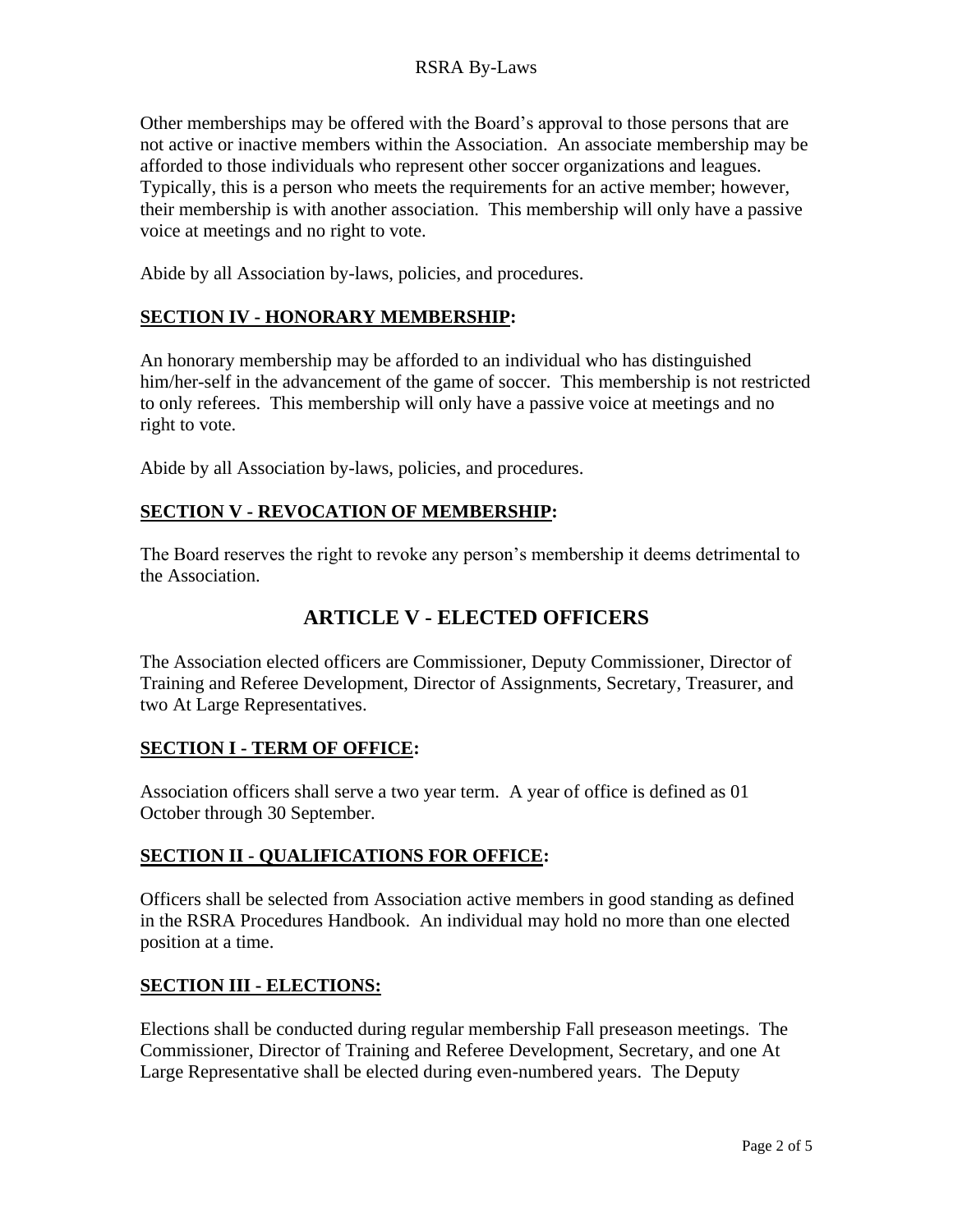Commissioner, Director of Assignments, Treasurer, and one At Large Representative shall be elected during odd-numbered years.

#### **SECTION IV - REPLACEMENT OF OFFICERS**:

Any officer failing to perform the duties of the position may be removed during a Board meeting provided a motion to remove from office was made at the previous Board meeting.

Should any officer position become vacant, the Board may nominate and vote to elect a replacement to fill the vacancy for the unexpired part of the term.

# **ARTICLE VI - DUTIES OF OFFICERS**

#### **SECTION I - COMMISSIONER:**

Serve as the official chief executive officer for the Association.

Preside at Association and Board meetings.

Delegate duties and responsibilities as appropriate.

#### **SECTION II - DEPUTY COMMISSIONER:**

Assist the Commissioner with matters related to Association business.

Perform the functions of the Commissioner in his/her absence.

Solicit and serve as administrator for all contracts and written agreements made between the Association and associations, organizations, and schools.

Conduct investigations, mediate disputes, and make reports regarding matters of contention.

#### **SECTION III - DIRECTOR OF TRAINING AND REFEREE DEVELOPMENT:**

Responsible for the development and delivery of soccer referee training program(s).

Make recommendations for Association soccer referee trainers.

Serve as official rules/laws interpreter for the Association.

### **SECTION IV - DIRECTOR OF ASSIGNMENTS:**

Responsible for the assignment of game referees.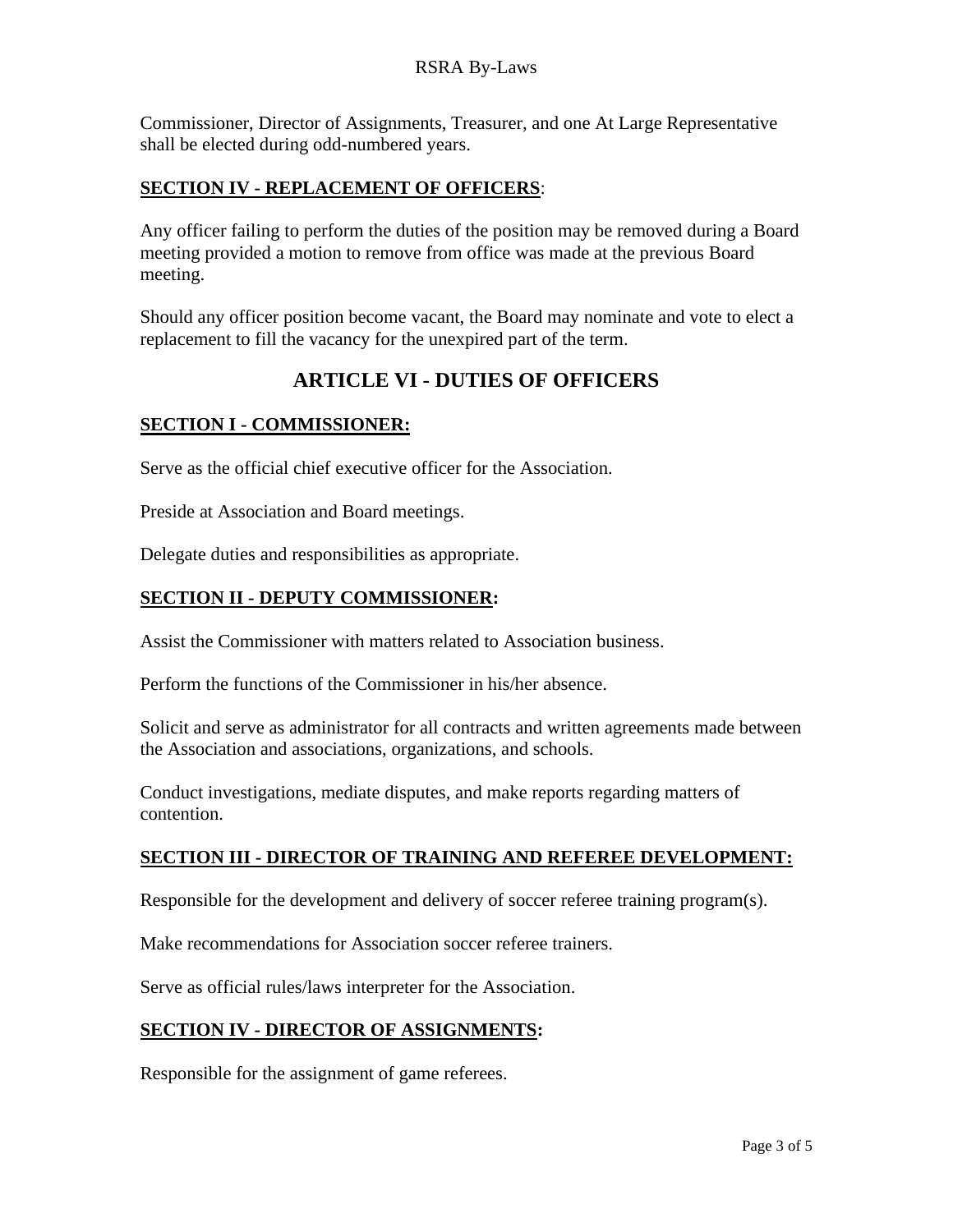Make recommendations as to the number of official assigners required to support Association commitments.

Provide invoices to customers.

#### **SECTION V - SECRETARY:**

Maintain copies of the Association's by-laws, policies, and procedures as well as meeting minutes.

Prepare general correspondence.

Monitor records and other necessary files regarding the Association.

#### **SECTION VI - TREASURER:**

Propose an annual budget and submit it to the Board.

Maintain records and monitor Association credits and debits.

Perform referee payouts.

Submit a financial report at each Board meeting.

Prepare and maintain required tax records.

#### **SECTION VII - AT LARGE REPRESENTATIVE:**

Represent the Association members.

## **ARTICLE VII - BOARD**

#### **SECTION I - STRUCTURE OF THE BOARD:**

Consist of the elected officers.

Chaired by the Commissioner.

#### **SECTION II - MEETINGS OF THE BOARD:**

Board meetings shall be held as necessary to effectively execute Association business. A majority of the Board shall constitute a quorum and each member shall have one vote. The Commissioner shall vote only when necessary to resolve a tie. Meetings shall normally be scheduled by the Commissioner with at least seven days notification to the active membership. As may be necessary, ad hoc and emergency meetings of the Board